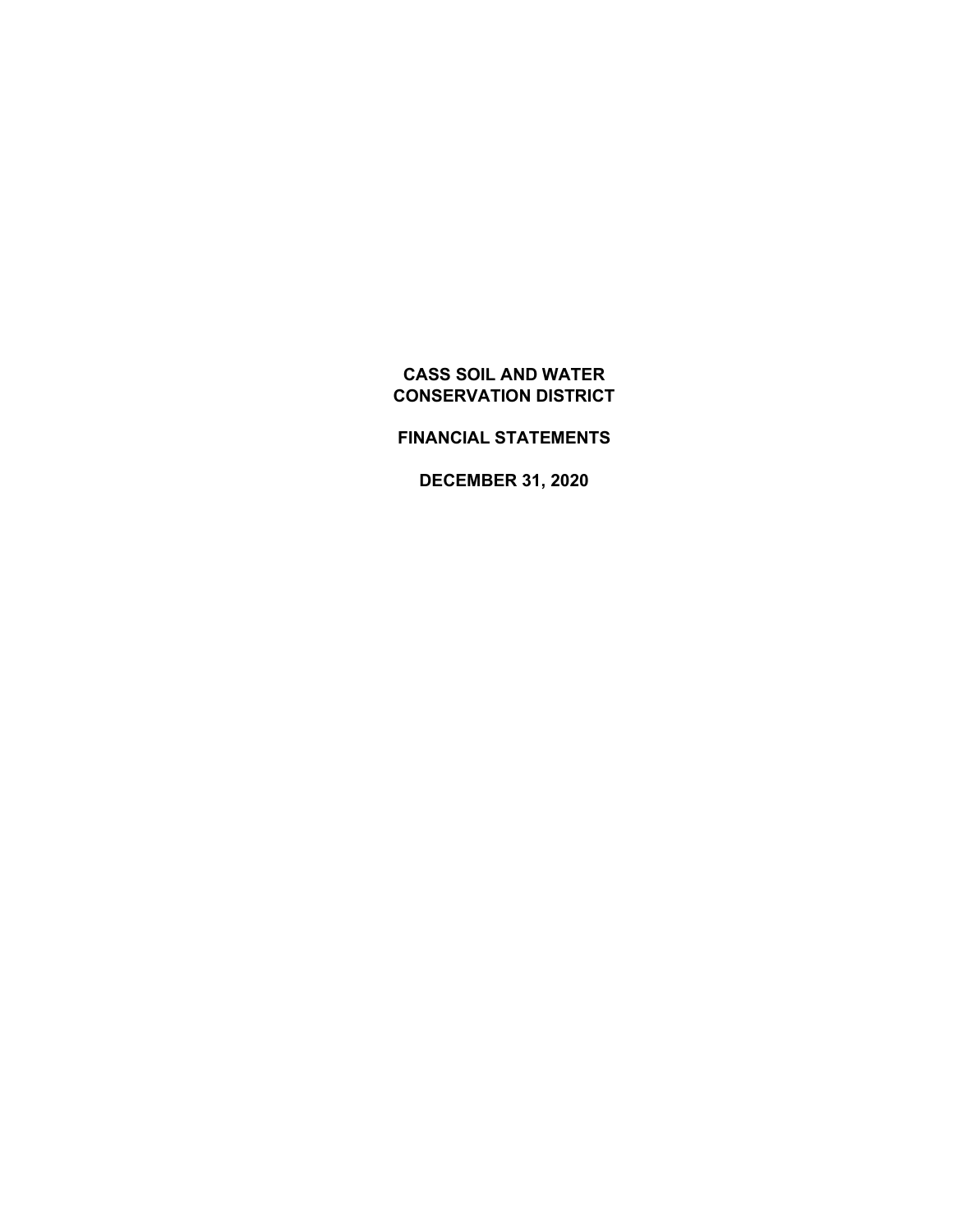## **CASS SOIL AND WATER CONSERVATION DISTRICT TABLE OF CONTENTS FOR THE YEAR ENDED DECEMBER 31, 2020**

| <b>FINANCIAL SECTION</b>                                                                                   | Page              |
|------------------------------------------------------------------------------------------------------------|-------------------|
| Independent Auditor's Report                                                                               | 1                 |
| <b>BASIC FINANCIAL STATEMENTS</b>                                                                          |                   |
| Statement of Net Position and Governmental Fund Balance Sheet                                              | 3                 |
| Statement of Activities and Governmental Fund Revenues,<br><b>Expenditures and Changes in Fund Balance</b> | 4                 |
| Notes to the Financial Statements                                                                          | 5                 |
| <b>REQUIRED SUPPLEMENTARY INFORMATION</b>                                                                  |                   |
| Budgetary Comparison Schedule, Budget and Actual, General Fund                                             | 11                |
| Note to the Required Supplementary Information                                                             | $12 \overline{ }$ |
| <b>ADDITIONAL REPORTS</b>                                                                                  |                   |
| Minnesota Legal Compliance                                                                                 | 13                |
| <b>Report on Internal Control</b>                                                                          | 14                |
| Schedule of Findings and Responses                                                                         | 16                |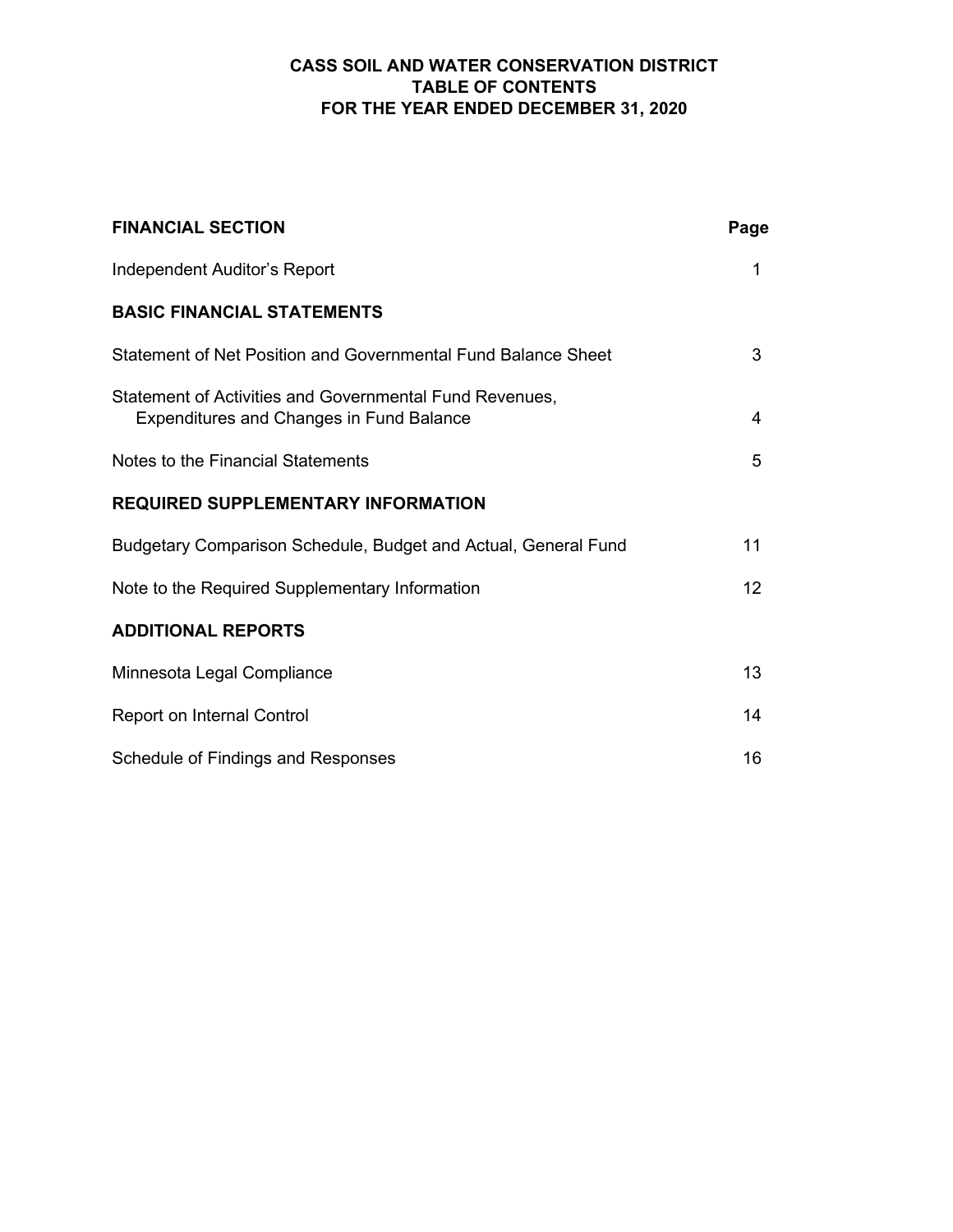**PETERSON COMPANY LTD.**<br>CERTIFIED PUBLIC ACCOUNTANTS 570 Cherry Drive | Waconia, Minnesota 55387 952.442.4408 | Fax: 952.442.2211 [| www.pclcpas.com](http://www.pclcpas.com/)

## **INDEPENDENT AUDITOR'S REPORT**

To the Board of Supervisors Cass Soil and Water Conservation District Walker, Minnesota

### **Report on the Financial Statements**

We have audited the accompanying financial statements of the governmental activities and the general fund of Cass Soil and Water Conservation District, as of and for the year ended December 31, 2020, and the related notes to the financial statements, which collectively comprise Cass Soil and Water Conservation District's basic financial statements as listed in the table of contents.

### **Management's Responsibility for the Financial Statements**

Cass Soil and Water Conservation District's management is responsible for the preparation and fair presentation of these financial statements in accordance with accounting principles generally accepted in the United States of America; this includes the design, implementation, and maintenance of internal control relevant to the preparation and fair presentation of financial statements that are free from material misstatement, whether due to fraud or error.

#### **Auditor's Responsibility**

Our responsibility is to express opinions on these financial statements based on our audit. We conducted our audit in accordance with auditing standards generally accepted in the United States of America and the standards applicable to financial audits contained in *Government Auditing Standards,* issued by the Comptroller General of the United States. Those standards require that we plan and perform the audit to obtain reasonable assurance about whether the financial statements are free from material misstatement.

An audit involves performing procedures to obtain audit evidence about the amounts and disclosures in the financial statements. The procedures selected depend on the auditor's judgment, including the assessment of the risks of material misstatement of the financial statements, whether due to fraud or error. In making those risk assessments, the auditor considers internal control relevant to the entity's preparation and fair presentation of the financial statements in order to design audit procedures that are appropriate in the circumstances, but not for the purpose of expressing an opinion on the effectiveness of the entity's internal control. Accordingly, we express no such opinion. An audit also includes evaluating the appropriateness of accounting policies used and the reasonableness of significant accounting estimates made by management, as well as evaluating the overall presentation of the financial statements.

We believe that the audit evidence we have obtained is sufficient and appropriate to provide a basis for our audit opinions.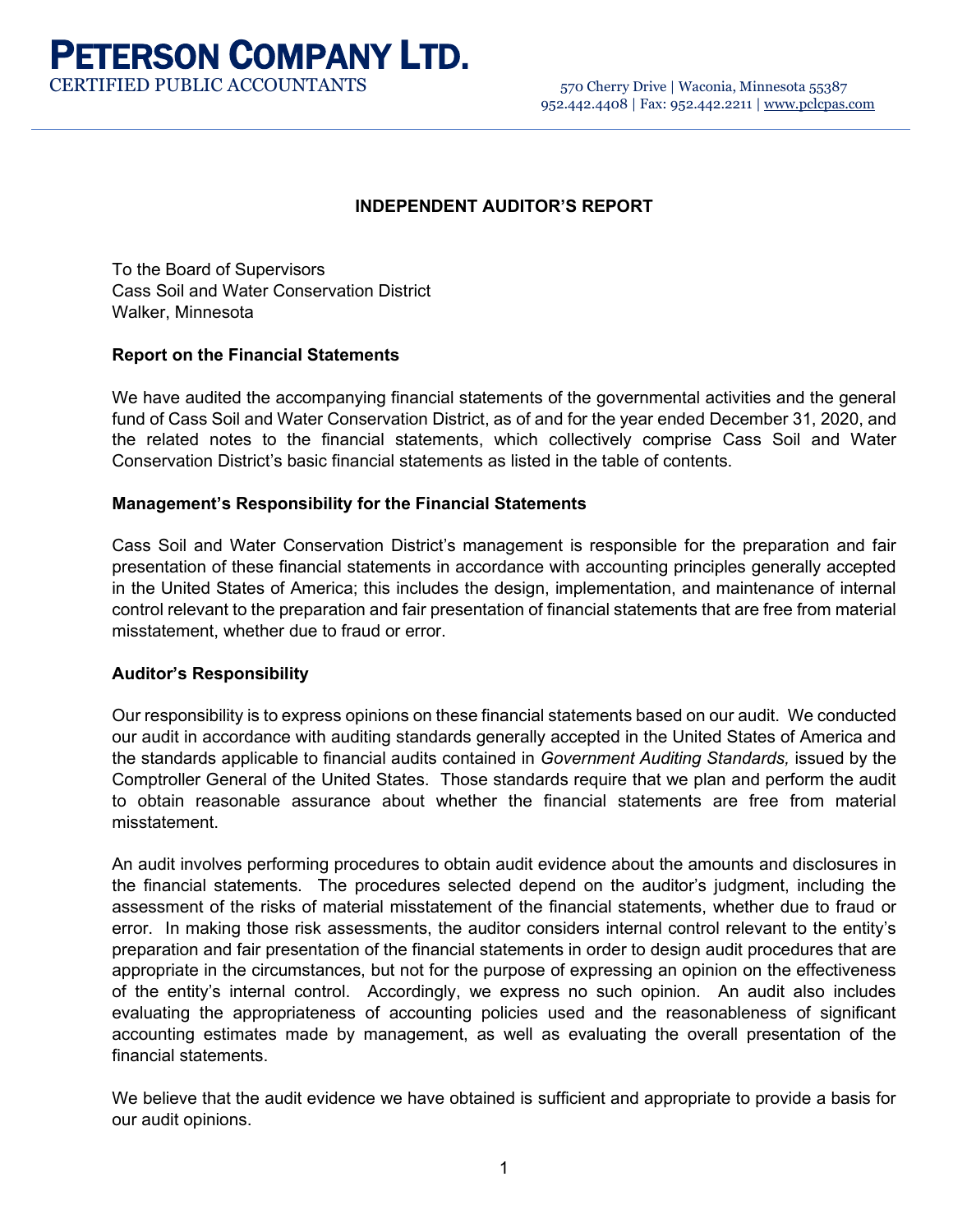## **Opinion**

In our opinion, the financial statements referred to above present fairly, in all material respects, the respective financial position of the governmental activities and the general fund of Cass Soil and Water Conservation District as of December 31, 2020, and the respective changes in financial position for the year then ended in accordance with accounting principles generally accepted in the United States of America.

## **Other Matters**

## *Required Supplementary Information*

Management has omitted the management's discussion and analysis that accounting principles generally accepted in the United States of America require to be presented to supplement the basic financial statements. Such missing information, although not a part of the basic financial statements, is required by the Governmental Accounting Standards Board who considers it to be an essential part of financial reporting for placing the basic financial statements in an appropriate operational, economic, or historical context. Our opinion on the basic financial statements is not affected by this missing information.

Accounting principles generally accepted in the United States of America require that the budgetary comparison schedule on page 11 be presented to supplement the basic financial statements. Such information, although not a part of the basic financial statements, is required by the Governmental Accounting Standards Board who considers it to be an essential part of financial reporting for placing the basic financial statements in an appropriate operational, economic, or historical context. We have applied certain limited procedures to the required supplementary information in accordance with auditing standards generally accepted in the United States of America, which consisted of inquiries of management about the methods of preparing the information and comparing the information for consistency with management's responses to our inquiries, the basic financial statements, and other knowledge we obtained during our audit of the basic financial statements. We do not express an opinion or provide any assurance on the information because the limited procedures do not provide us with sufficient evidence to express an opinion or provide any assurance.

## **Other Reporting Required by** *Government Auditing Standards*

In accordance with *Government Auditing Standards*, we have also issued our report dated October 12, 2021, on our consideration of the Cass Soil and Water Conservation District's internal control over financial reporting and on our tests of its compliance with certain provisions of laws, regulations, contracts, and grant agreements and other matters. The purpose of that report is to describe the scope of our testing of internal control over financial reporting and compliance and the results of that testing, and not to provide an opinion on the effectiveness of internal control over financial reporting or on compliance. That report is an integral part of an audit performed in accordance with *Government Auditing Standards* in considering Cass Soil and Water Conservation District's internal control over financial reporting and compliance.

*Peterson Company Ltd*

PETERSON COMPANY LTD Certified Public Accountants Waconia, Minnesota

October 12, 2021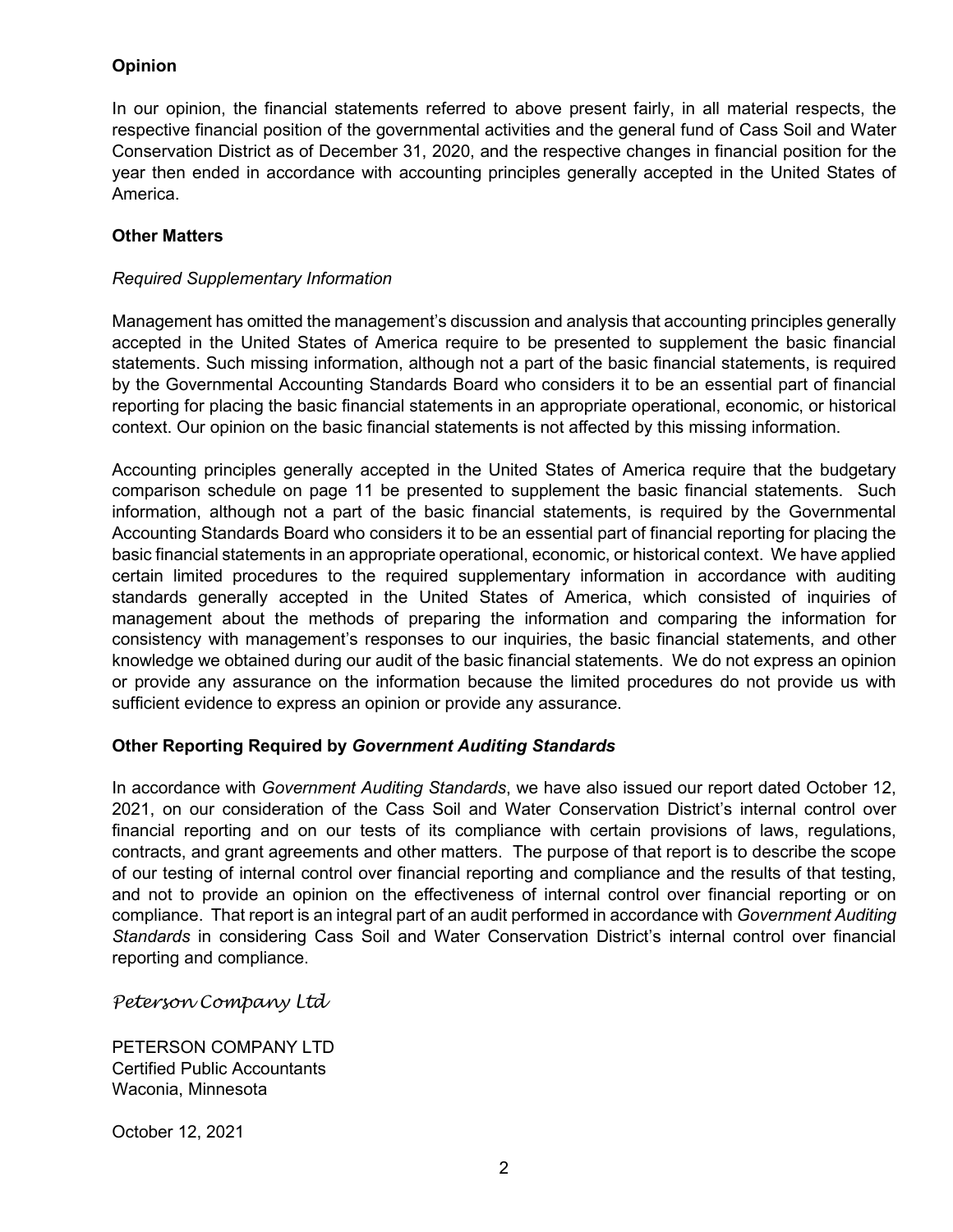# **CASS SOIL AND WATER CONSERVATION DISTRICT WALKER, MINNESOTA STATEMENT OF NET POSITION AND GOVERNMENTAL FUND BALANCE SHEET DECEMBER 31, 2020**

|                                  | General<br>Adjustments<br>Fund |         |    | Statement of<br><b>Net Position</b> |                          |         |
|----------------------------------|--------------------------------|---------|----|-------------------------------------|--------------------------|---------|
| <b>Assets</b>                    |                                |         |    |                                     |                          |         |
| Cash                             | \$                             | 474,161 | \$ |                                     | \$                       | 474,161 |
| Due from Other Governments       |                                | 205,103 |    |                                     |                          | 205,103 |
| <b>Total Assets</b>              | \$                             | 679,264 | \$ |                                     | \$                       | 679,264 |
| <b>Liabilities</b>               |                                |         |    |                                     |                          |         |
| <b>Current Liabilities:</b>      |                                |         |    |                                     |                          |         |
| <b>Unearned Revenue</b>          | \$                             | 572,584 | \$ |                                     |                          | 572,584 |
| <b>Total Liabilities</b>         | -\$                            | 572,584 | S  |                                     | \$                       | 572,584 |
| <b>Fund Balance/Net Position</b> |                                |         |    |                                     |                          |         |
| <b>Fund Balance</b>              |                                |         |    |                                     |                          |         |
| Unassigned                       | \$                             | 106,680 | \$ | (106, 680)                          | \$                       |         |
| <b>Total Fund Balance</b>        | \$                             | 106,680 | \$ | (106, 680)                          | $\overline{\mathcal{E}}$ |         |
| <b>Net Position</b>              |                                |         |    |                                     |                          |         |
| Unrestricted                     |                                |         | \$ | 106,680                             | \$                       | 106,680 |
| <b>Total Net Position</b>        |                                |         | \$ | 106,680                             | $\overline{\$}$          | 106,680 |

Notes are an integral part of the basic financial statements.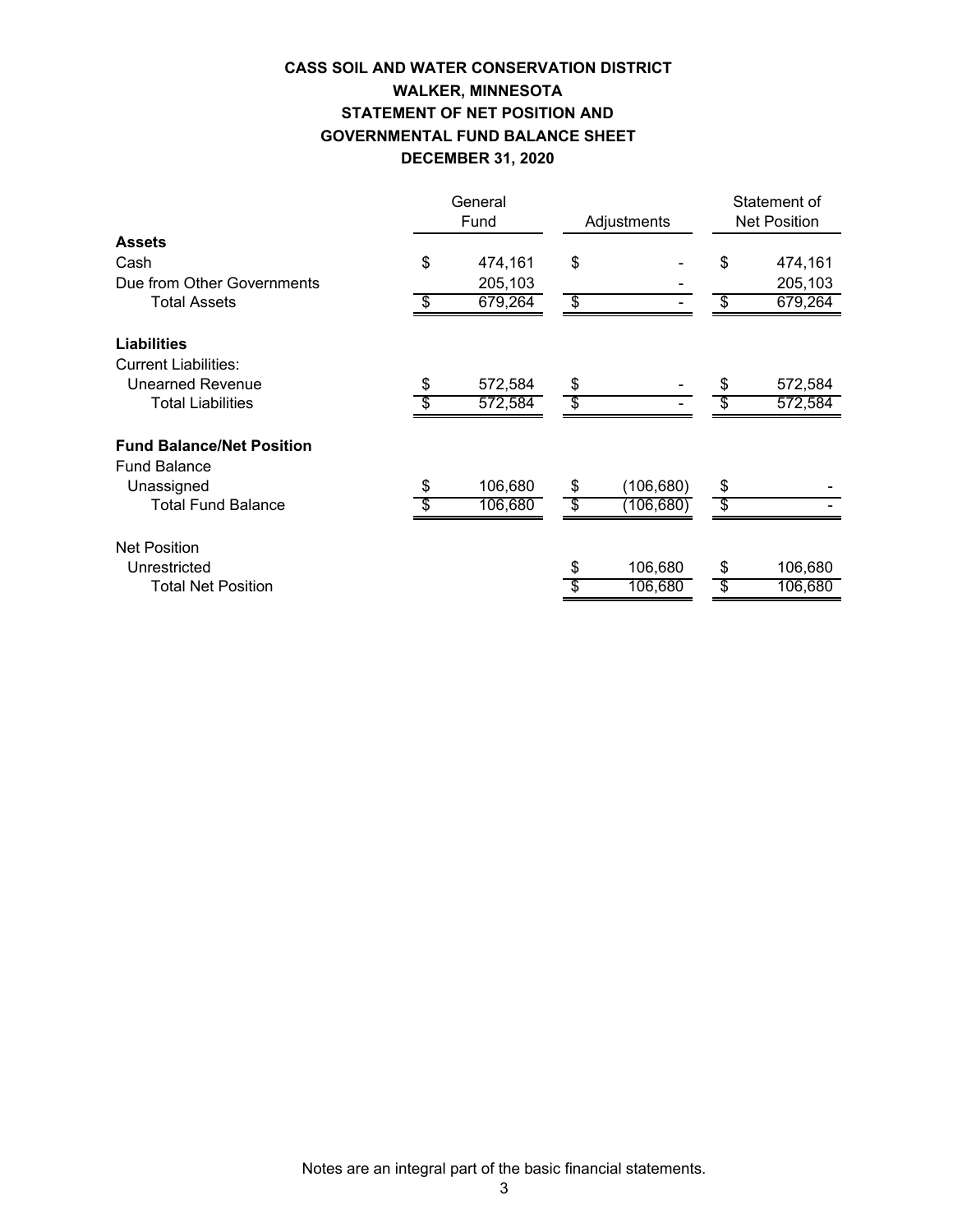## **CASS SOIL AND WATER CONSERVATION DISTRICT WALKER, MINNESOTA STATEMENT OF ACTIVITIES AND GOVERNMENTAL FUND REVENUES, EXPENDITURES AND CHANGES IN FUND BALANCE FOR THE YEAR ENDED DECEMBER 31, 2020**

|                                              | General<br>Fund | Adjustments | Statement of<br><b>Activities</b> |
|----------------------------------------------|-----------------|-------------|-----------------------------------|
| <b>Revenues</b>                              |                 |             |                                   |
|                                              |                 |             |                                   |
| Intergovernmental                            | \$<br>674,394   | \$          | \$<br>674,394                     |
| <b>Interest Earnings</b>                     | 740             |             | 740                               |
| Miscellaneous                                | 1,210           |             | 1,210                             |
| <b>Total Revenues</b>                        | \$<br>676,344   | \$          | \$<br>676,344                     |
| <b>Expenditures/Expenses</b>                 |                 |             |                                   |
| Conservation                                 |                 |             |                                   |
| Current                                      | \$<br>645,682   | \$          | 645,682                           |
| <b>Total Expenditures/Expenses</b>           | 645,682         | \$          | \$<br>645,682                     |
| Excess of Revenues Over (Under)              |                 |             |                                   |
| Expenditures/Expenses                        | \$<br>30,662    | \$          | \$<br>30,662                      |
| Fund Balance/Net Position January 1          | \$<br>76,018    | \$          | \$<br>76,018                      |
| <b>Fund Balance/Net Position December 31</b> | \$<br>106,680   | \$          | \$<br>106,680                     |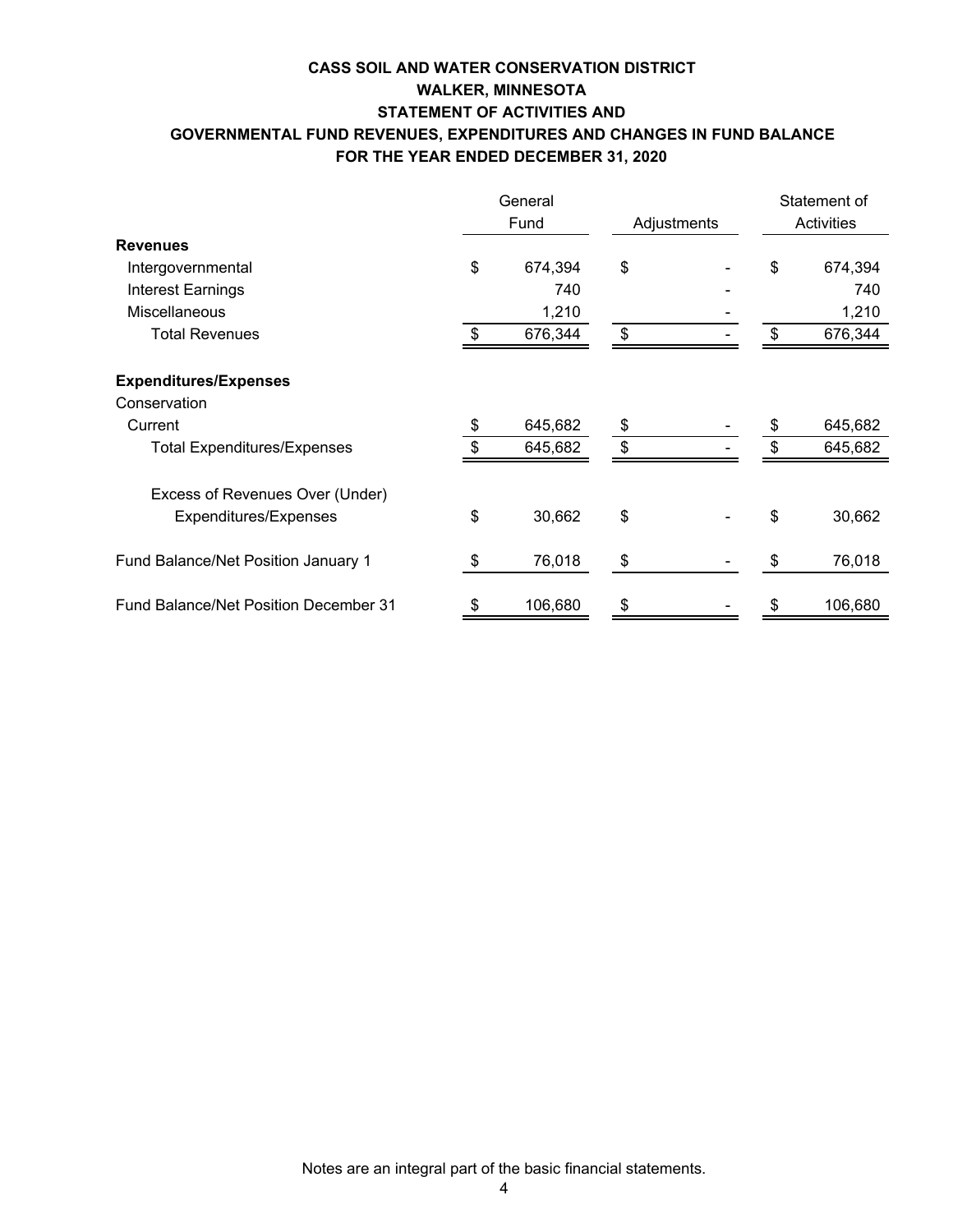## **NOTE 1 – SUMMARY OF SIGNIFICANT ACCOUNTING POLICIES**

#### **Basis of Presentation**

The financial statements of Cass Soil and Water Conservation District (the District) have been prepared in conformity with accounting principles generally accepted in the United States of America (GAAP) as applied to governmental units. The Governmental Accounting Standards Board (GASB) is the accepted standard setting body for establishing governmental accounting and financial reporting principles. The GASB pronouncements are recognized as accounting principles generally accepted in the United States of America for state and local governments.

### **Financial Reporting Entity**

The Cass Soil and Water Conservation District is organized under the provisions of Minnesota Statutes Chapter 103C. The District is governed by a Board of Supervisors nominated by voters of the District and elected to four-year terms by the voters of the County.

The purpose of the District is to assist land occupiers in applying practices for the conservation of soil and water resources. These practices are intended to control wind and water erosion, pollution of lakes and streams, and damage to wetlands and wildlife habitats.

The District provides technical and financial assistance to individuals, groups, districts, and governments in reducing costly waste of soil and water resulting from soil erosion, sedimentation, pollution and improper land use.

GAAP requires that the District's financial statements include all funds, departments, agencies, boards, commissions, and other organizations which are not legally separate from the District. In addition, the District's financial statements are to include all component units – entities for which the District is financially accountable.

Financial accountability includes such aspects as appointing a voting majority of the organization's governing body, significantly influencing the programs, projects, activities or level of services performed or provided by the organization or receiving specific financial benefits from, or imposing specific financial burdens on, the organization. These financial statements include all funds of the District. There are no other entities for which the District is financially accountable.

#### **Basic Financial Statements**

The Cass Soil and Water Conservation District meets the definition of a Special-Purpose government and is involved in only one program, i.e., conservation of soil and water resources. Accordingly, the District is allowed to combine its government-wide statements with the fund statements.

The government-wide financial statements (i.e. The Statement of Net Position and The Statement of Activities) display information about the reporting government as a whole. These statements include all financial activities of the District.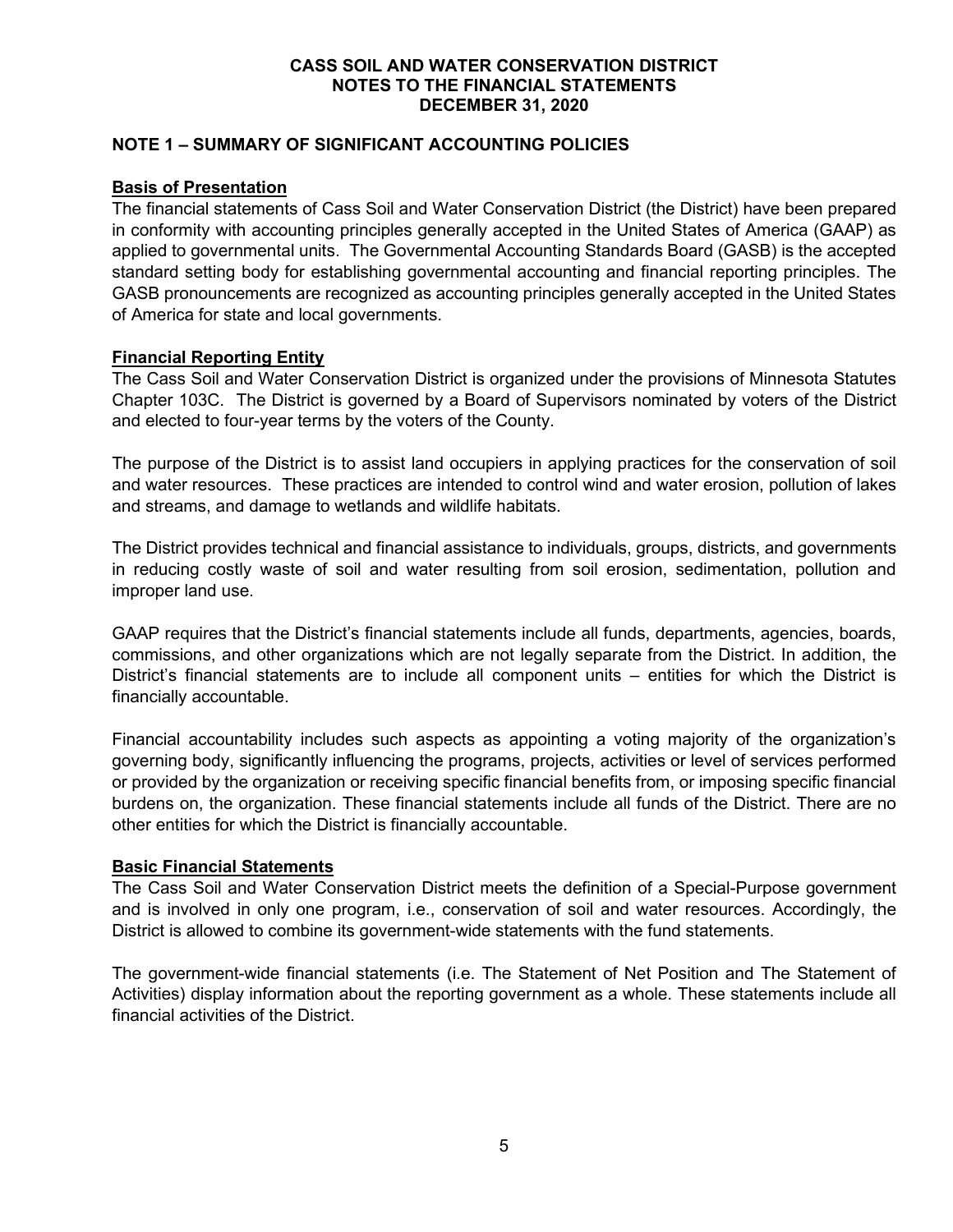### **NOTE 1 – SUMMARY OF SIGNIFICANT ACCOUNTING POLICIES (CONTINUED)**

#### **Basic Financial Statements (Continued)**

The Statement of Activities demonstrates the degree to which the direct expenses of a given function or segment are offset by program revenues. Direct expenses are those that are clearly identifiable with a specific function or segment. Program revenues include charges to customers or applicants who purchase, use, or directly benefit from goods, services, or privileges provided by a given function or segment and grants and contributions that are restricted to meeting the operational or capital requirements of a particular function or segment. Certain items not properly included among program revenues are reported instead as miscellaneous revenues.

Fund financial statements report information at the individual fund level. Each fund is considered to be a separate accounting entity. Funds are classified as governmental, proprietary, or fiduciary. Currently, the District has only governmental funds. Major individual governmental funds are reported as separate columns in the fund financial statements.

#### **Measurement Focus, Basis of Accounting, and Financial Statement Presentation**

The accounting and financial reporting treatment applied is determined by its measurement focus and basis of accounting. The government-wide financial statements are reported using the economic resources measurement focus and the accrual basis of accounting. Revenues are recorded when earned and expenses are recorded when a liability is incurred, regardless of the timing of the related cash flows. Charges for services revenue is recorded when earned. Grants and similar items are recognized as revenues when all eligibility requirements imposed by the provider have been met.

Governmental fund financial statements are reported using the current financial resources measurement focus and the modified accrual basis of accounting. Revenues are recognized when they become measurable and available. Revenues are considered measurable when the amount of the transaction can be determined. Revenues are considered to be available when they are collectible within the current period or soon enough thereafter to be used to pay liabilities of the current period. County and local grant revenue is generally considered available if collected within 60 days after year-end. State revenue is recognized in the year to which it applies according to Minnesota Statutes and accounting principles generally accepted in the United States of America. Minnesota Statutes include state aid funding formulas for specific fiscal years. Investment earnings are recorded when earned because they are measurable and available. Miscellaneous revenues (except investment earnings) are recorded as revenue when received because they are generally not measurable until then. A six-month availability period is generally used for other fund revenue. Expenditures are generally recorded when a liability is incurred. However, expenditures are recorded as prepaid for approved disbursements in advance of the year in which the item is to be used.

The District reports the following major governmental funds:

General Fund – This is the District's primary operating fund. It accounts for all financial resources of the general government.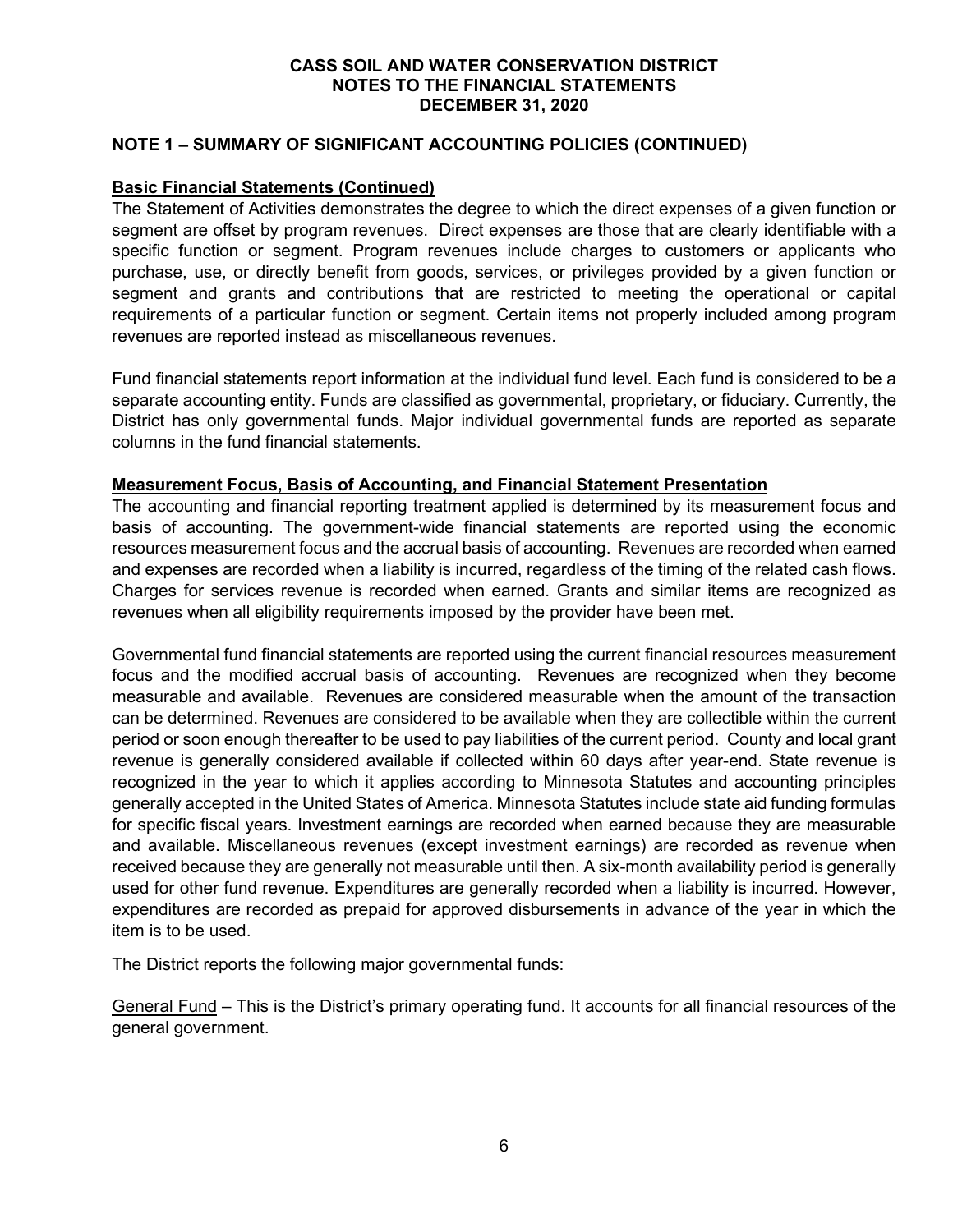## **NOTE 1 – SUMMARY OF SIGNIFICANT ACCOUNTING POLICIES (CONTINUED)**

#### **Use of Estimates**

The preparation of financial statements in conformity with generally accepted accounting principles requires management to make estimates and assumptions which affect: the reported amounts of assets and liabilities, the disclosure of contingent assets and liabilities at the date of the financial statements, and the reported amounts of revenues and expenditures during the reporting period. Actual results could differ from those estimates.

#### **Assets, Liabilities, and Net Position or Fund Balance**

## **Cash**

Cash is stated at fair value, except for non-negotiable Certificates of Deposit, which are on a cost basis and short-term money market investments, which are stated at amortized cost.

#### **Due from Other Governments**

Due from other governments is recorded for county grant amounts that were received after year-end and all eligibility requirements had been met.

#### **Unearned Revenue**

Unearned revenue is recorded for amounts of state grant amounts received prior to satisfying all eligibility requirements imposed by the providers.

#### **Fund Balance**

In the fund financial statements, governmental funds report fund balance as non-spendable, restricted, committed, assigned, or unassigned. Non-spendable portions of fund balance relate to prepaid expenditures or inventory amounts. Restricted fund balances are constrained by outside parties (statute, grantors, bond agreements, etc.). Committed fund balance represents constraints on spending the that the District imposes upon itself by a high-level formal action prior to the close of the fiscal period. The District's Board of Supervisors authorizes all assigned fund balances and their intended uses. The District currently doesn't report any assigned fund balances. Unassigned fund balances are considered the remaining amounts, usually in the General Fund, only.

When an expenditure is incurred for purposes for which both restricted and unrestricted fund balance is available, it is the District's policy to use restricted first, then unrestricted fund balance. When an expenditure is incurred for purposes for which committed, assigned and unassigned fund balance is available, it is the District's policy to use committed first, then assigned and finally unassigned fund balance.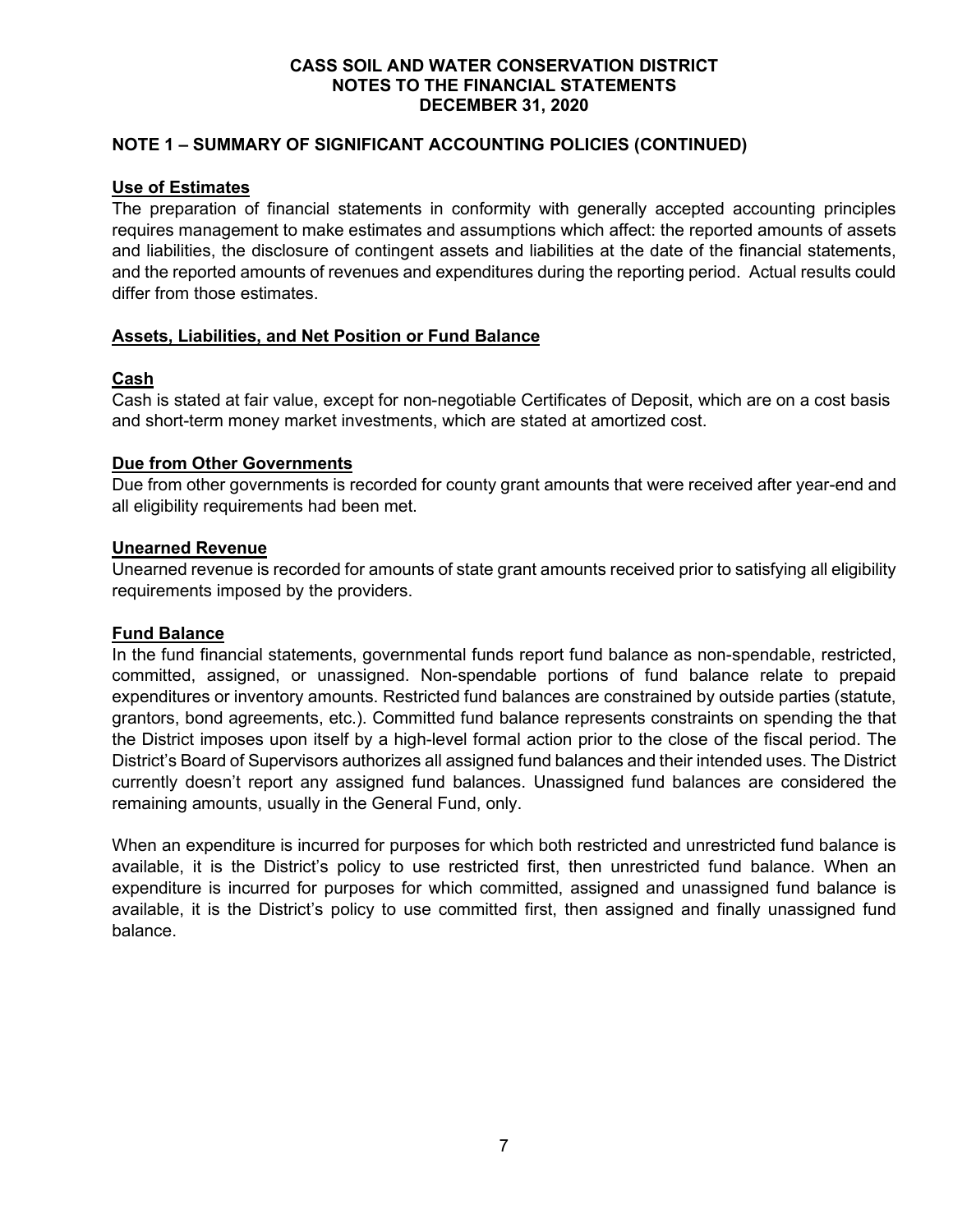## **NOTE 1 – SUMMARY OF SIGNIFICANT ACCOUNTING POLICIES (CONTINUED)**

#### **Net Position**

Net position represents the difference between assets, deferred outflows, liabilities and deferred inflows in the government-wide financial statements. Net investments in capital assets, consists of capital assets, net of accumulated depreciation, reduced by the outstanding balance of any long-term debt used to build or acquire the capital assets. Net position is reported as restricted in the government-wide financial statements when there are limitations imposed on its use through external restrictions imposed by creditors, grantors, laws, or regulations of other governments.

#### **Subsequent Events**

In preparing these financial statements, the District has evaluated events and transactions for potential recognition or disclosure through October 12, 2021, the date the financial statements were available to be issued.

### **NOTE 2 – DEPOSITS**

Minnesota Statutes 118A.02 and 118A.04 authorize the District to designate a depository for public funds and to invest in Certificates of Deposit. Minnesota Statute 118A.03 requires that all District deposits be protected by insurance, surety bond, or collateral. When not covered by insurance or surety bonds, the market value of collateral pledged shall be at least ten percent more than the amount on deposit (plus accrued interest) at the close of the financial institution's banking day.

Authorized collateral includes treasury bills, notes and bonds; issues of U.S. government agencies; general obligations rated "A" or better; revenue obligations rated "AA" or better; irrevocable standard letters of credit issued by the Federal Home Loan Bank; and Certificates of Deposit. Minnesota Statutes require that securities pledged as collateral be held in safekeeping in a restricted account at the Federal Reserve Bank or in an account at a trust department of a commercial bank or other financial institution that is not owned or controlled by the financial institution furnishing the collateral.

#### **Custodial Credit Risk Deposits**

Custodial credit risk is the risk that in the event of a financial institution failure, the District's deposits may not be returned to it. The District does not have a deposit policy for custodial credit risk. The market value of collateral pledged must equal 110% of deposits not covered by insurance or bonds. The District has no additional deposit policies addressing custodial credit risk. Of the \$474,539 bank balance at December 31, 2020, all of the District's deposits were insured, collateralized and covered by the FDIC.

#### **NOTE 3 – UNEARNED REVENUE**

Unearned revenue represents unearned advances from the Minnesota Board of Water and Soil Resources (BWSR) for administrative service grants and for the cost-share program. Revenues will be recognized when the related program expenditures are recorded. Unearned revenue for the year ended December 31, 2020, consists of the following: BWSR Cost Share Program \$12,874; Buffer Law \$28,600; Leech Lake River Watershed Implementation \$251,054; Easement Delivery \$2,000; Service Grants \$9,354; Local Capacity \$268,702; Total \$572,584.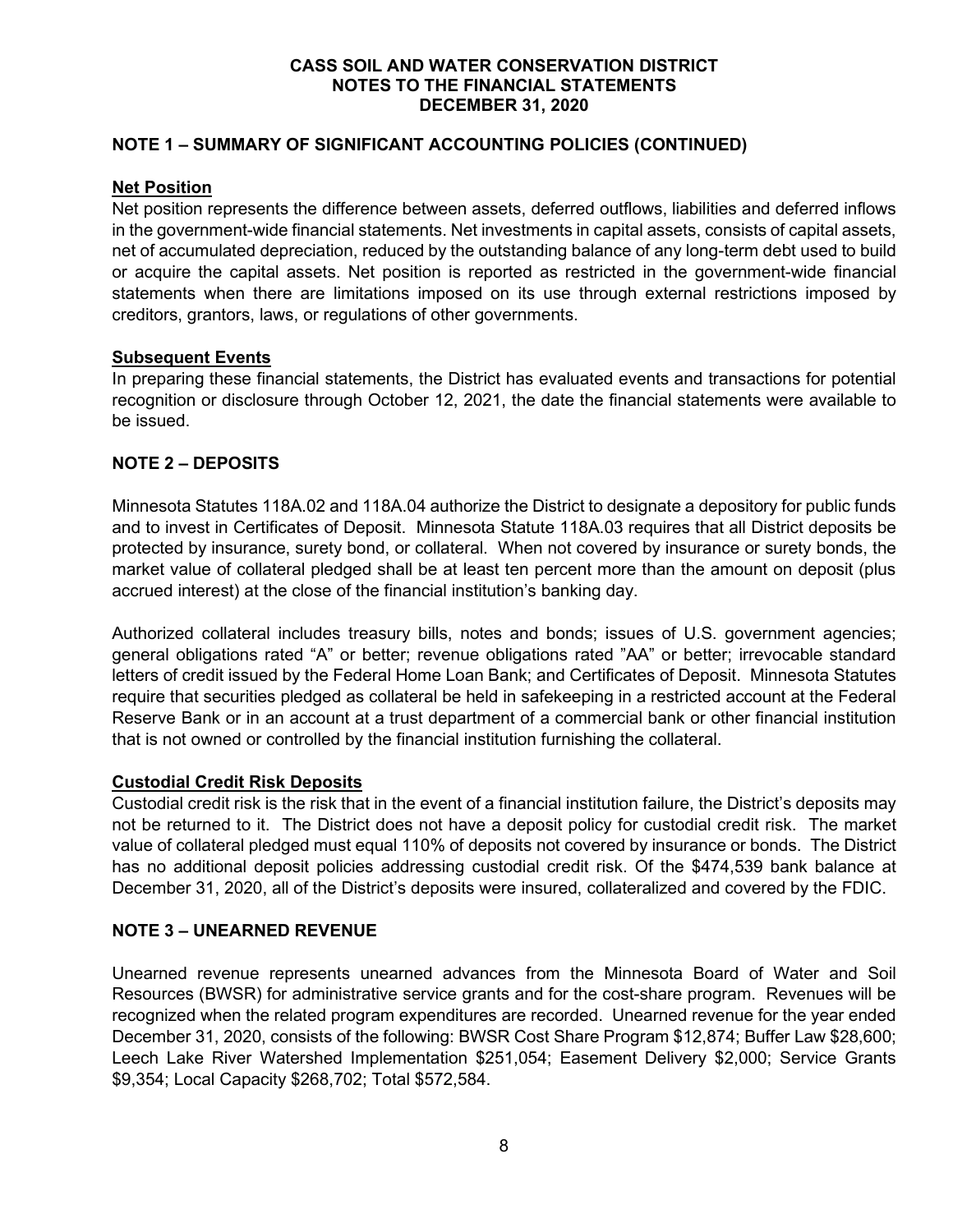## **NOTE 4 – RISK MANAGEMENT**

The District is exposed to various risks of loss related to tort; theft of, damage to, and destruction of assets; errors, and omissions; injuries to employees; workers' compensation claims; and natural disasters. The District has entered into an agreement with the Minnesota Counties Intergovernmental Trust (MCIT) to cover its liabilities for workers compensation and property and casualty. For other risks, the District carries commercial insurance. There were no significant reductions of insurance coverage from the previous year. There have been no settlements in excess of the District's insurance coverage for any of the past three years.

The Workers' Compensation Division of MCIT is self-sustaining based on the contribution charges, so that the total contributions plus compounded earnings on these contributions will equal the amount needed to satisfy the claims liabilities and other expenses. Should the MCIT Workers' Compensation Division liabilities exceed assets, MCIT may assess the District in a method and amount to be determined by MCIT.

The Property and Casualty Division of MCIT is self-sustaining and the District pays an annual premium to cover current and future losses. The MCIT carries reinsurance for its property lines to protect against catastrophic losses. Should the MCIT Property and Casualty Division liabilities exceed assets, MCIT may assess the District in a method and amount to be determined by MCIT.

## **NOTE 5 – DEFINED BENEFIT PENSION PLAN**

The District contracts with the County for services. All employee salaries, compensated absences and PERA are the responsibility of the County.

## **NOTE 6 – STEWARDSHIP, COMPLIANCE, AND ACCOUNTABILITY**

### **Budgetary Information**

Annual budgets are adopted on a basis consistent with accounting principles generally accepted in the United States of America. Each fall, the Board of Supervisors adopts an annual budget for the following year for the General Fund. Any modifications in the adopted budget can be made upon request of and approval by the Board of Supervisors. All annual appropriations lapse at fiscal year-end. Legal budgetary control is at the fund level.

#### **NOTE 7 – COMMITMENTS AND CONTINGENT LIABILITIES**

The District is not aware of any existing or pending lawsuits, claims or other actions in which the District is a defendant.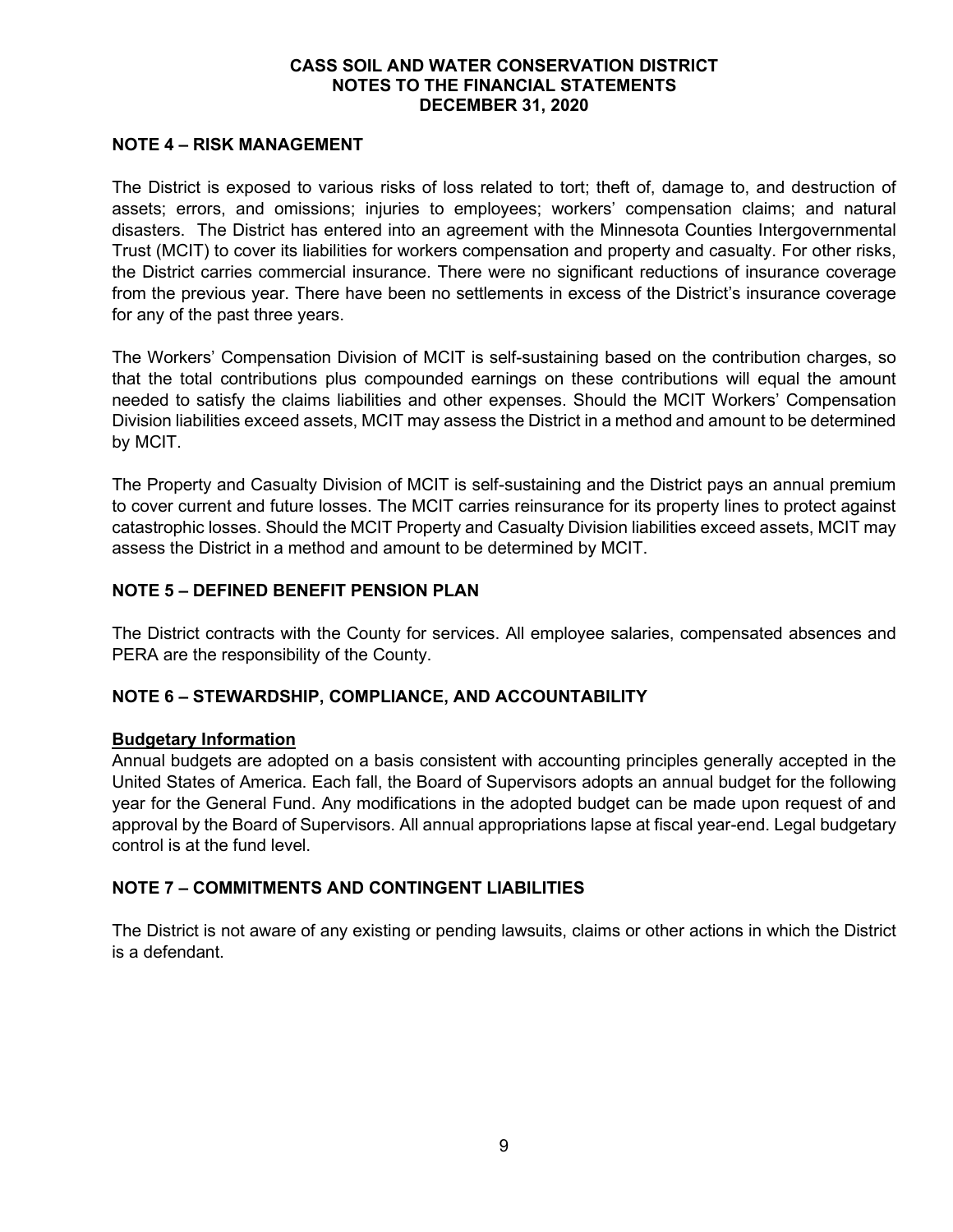## **NOTE 8 – RISK AND UNCERTAINTY**

In December 2019, a novel strain of coronavirus (COVID-19) was reported in Wuhan, China. The World Health Organization had declared the outbreak to constitute a "Public Health Emergency of International Concern." During 2020 the stock market was unpredictable and interest rates decreased. The economy is still managing, but future economic conditions are unknown. For fiscal year 2020, COVID-19 had little effect on the District, but the extent to which COVID-19 may impact the District's future financial condition or results of its operation is uncertain.

## **NOTE 9 – RECONCILIATION OF FUND BALANCE TO NET POSITION**

| Governmental Fund Balance, January 1       | \$<br>76,018 |
|--------------------------------------------|--------------|
| Plus: Excess of Revenues Over Expenditures | 30,662       |
| Governmental Fund Balance, December 31     | 106,680      |
|                                            |              |
| <b>Net Position</b>                        | 106,680      |
|                                            |              |

## **NOTE 10 – RECONCILIATION OF CHANGE IN FUND BALANCE TO CHANGE IN NET POSITION**

| Change in Fund Balance | 30,662 |
|------------------------|--------|
| Change in Net Position | 30,662 |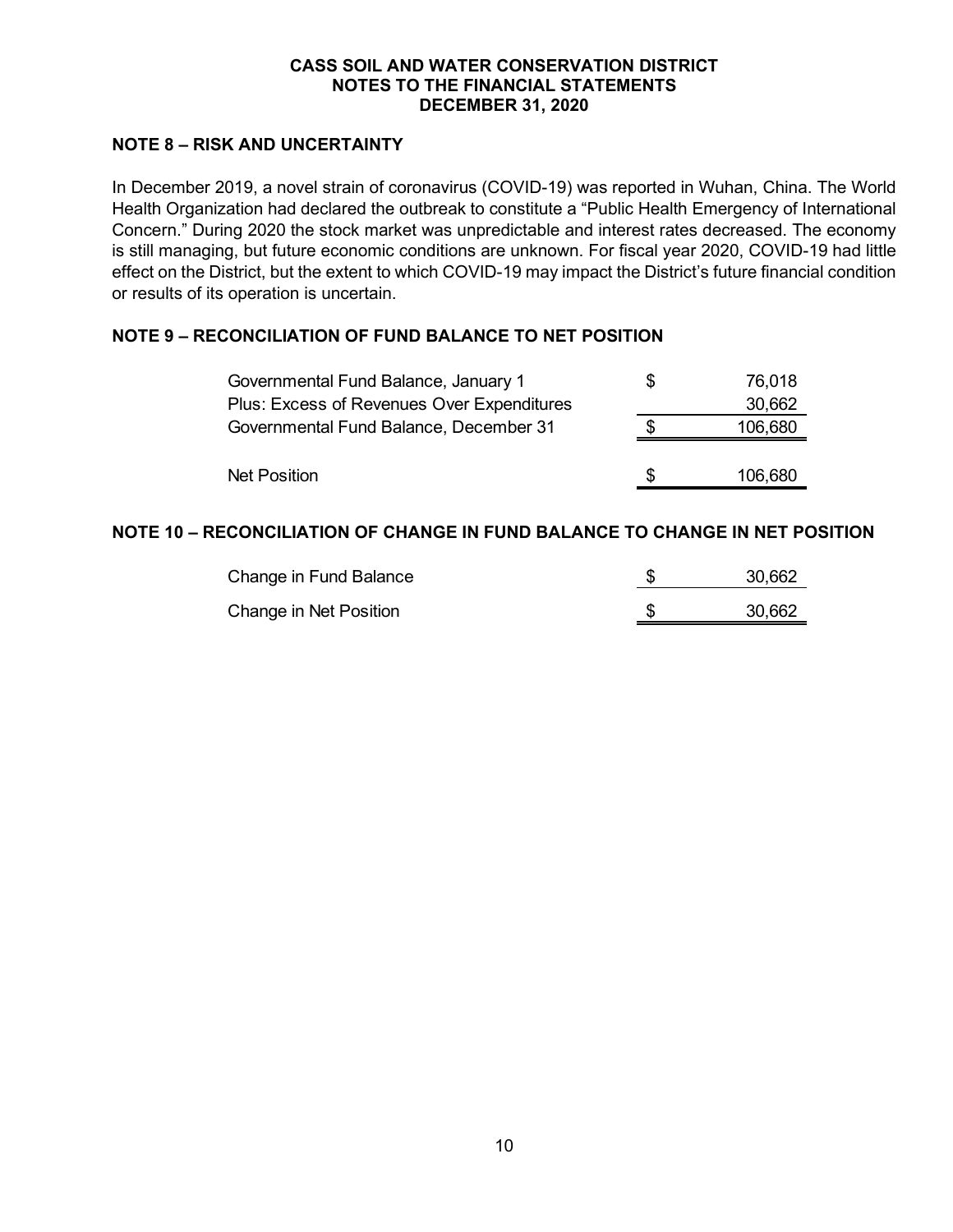# **CASS SOIL AND WATER CONSERVATION DISTRICT WALKER, MINNESOTA BUDGETARY COMPARISON SCHEDULE BUDGET AND ACTUAL GENERAL FUND YEAR ENDED DECEMBER 31, 2020**

|                                   | Original/              |         |        | Variance With |                |                     |
|-----------------------------------|------------------------|---------|--------|---------------|----------------|---------------------|
|                                   | Final<br><b>Budget</b> |         |        |               |                | <b>Final Budget</b> |
|                                   |                        |         | Actual |               | Positive (Neg) |                     |
| <b>Revenues</b>                   |                        |         |        |               |                |                     |
| Intergovernmental                 |                        |         |        |               |                |                     |
| County                            | \$                     | 477,835 | \$     | 440,048       | \$             | (37, 787)           |
| <b>State Grant</b>                |                        | 475,102 |        | 234,346       |                | (240, 756)          |
| Total Intergovernmental           | \$                     | 952,937 | \$     | 674,394       | \$             | (278, 543)          |
| <b>Charges for Services</b>       | $\boldsymbol{\theta}$  | 720     | \$     |               | \$             | (720)               |
| Miscellaneous                     |                        |         |        |               |                |                     |
| <b>Interest Earnings</b>          | \$                     | 582     | \$     | 740           | \$             | 158                 |
| Other                             |                        | 4,500   |        | 1,210         |                | (3, 290)            |
| <b>Total Miscellaneous</b>        | \$                     | 5,082   | \$     | 1,950         | \$             | (3, 132)            |
| <b>Total Revenues</b>             | \$                     | 958,739 | \$     | 676,344       | \$             | (282, 395)          |
| <b>Expenditures</b>               |                        |         |        |               |                |                     |
| <b>District Operations</b>        |                        |         |        |               |                |                     |
| <b>Personnel Services</b>         | \$                     | 17,200  | \$     | 10,746        | \$             | 6,454               |
| Other Services and Charges        |                        | 15,700  |        | 13,510        |                | 2,190               |
| <b>Total District Operations</b>  | \$                     | 32,900  | \$     | 24,256        | \$             | 8,644               |
| <b>Project Expenditures</b>       |                        |         |        |               |                |                     |
| <b>District</b>                   | \$                     |         | \$     | 545           | \$             | (545)               |
| <b>State</b>                      |                        | 677,139 |        | 620,881       |                | 56,258              |
| <b>Total Project Expenditures</b> | \$                     | 677,139 | \$     | 621,426       | \$             | 55,713              |
| <b>Total Expenditures</b>         | \$                     | 710,039 | \$     | 645,682       | \$             | 64,357              |
| Excess of Revenues Over (Under)   |                        |         |        |               |                |                     |
| Expenditures                      | \$                     | 248,700 | \$     | 30,662        | \$             | (218, 038)          |
| Fund Balance - January 1          | \$                     | 76,018  | \$     | 76,018        | \$             |                     |
| Fund Balance - December 31        | \$                     | 324,718 | \$     | 106,680       | \$             | (218, 038)          |

The Notes to the Required Supplementary Information are an integral part of this schedule.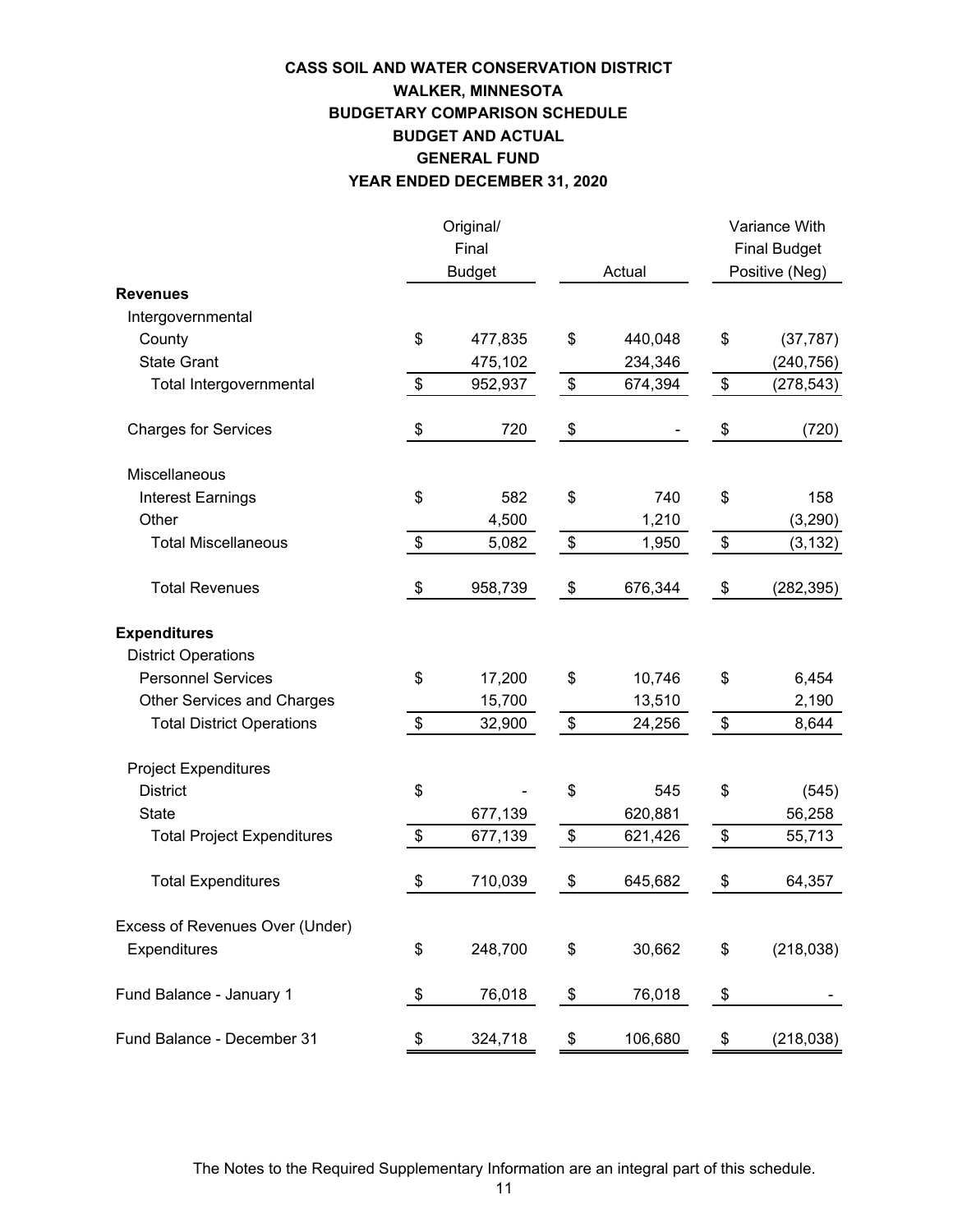## **CASS SOIL AND WATER CONSERVATION DISTRICT NOTE TO THE REQUIRED SUPPLEMENTARY INFORMATION DECEMBER 31, 2020**

## **NOTE 1 – BUDGETARY INFORMATION**

Annual budgets are adopted on a basis consistent with accounting principles generally accepted in the United States of America. Each fall, the Board of Supervisors adopts an annual budget for the following year for the General Fund. Any modifications in the adopted budget can be made upon request of and approval by the Board of Supervisors. All annual appropriations lapse at fiscal year-end. Legal budgetary control is at the fund level.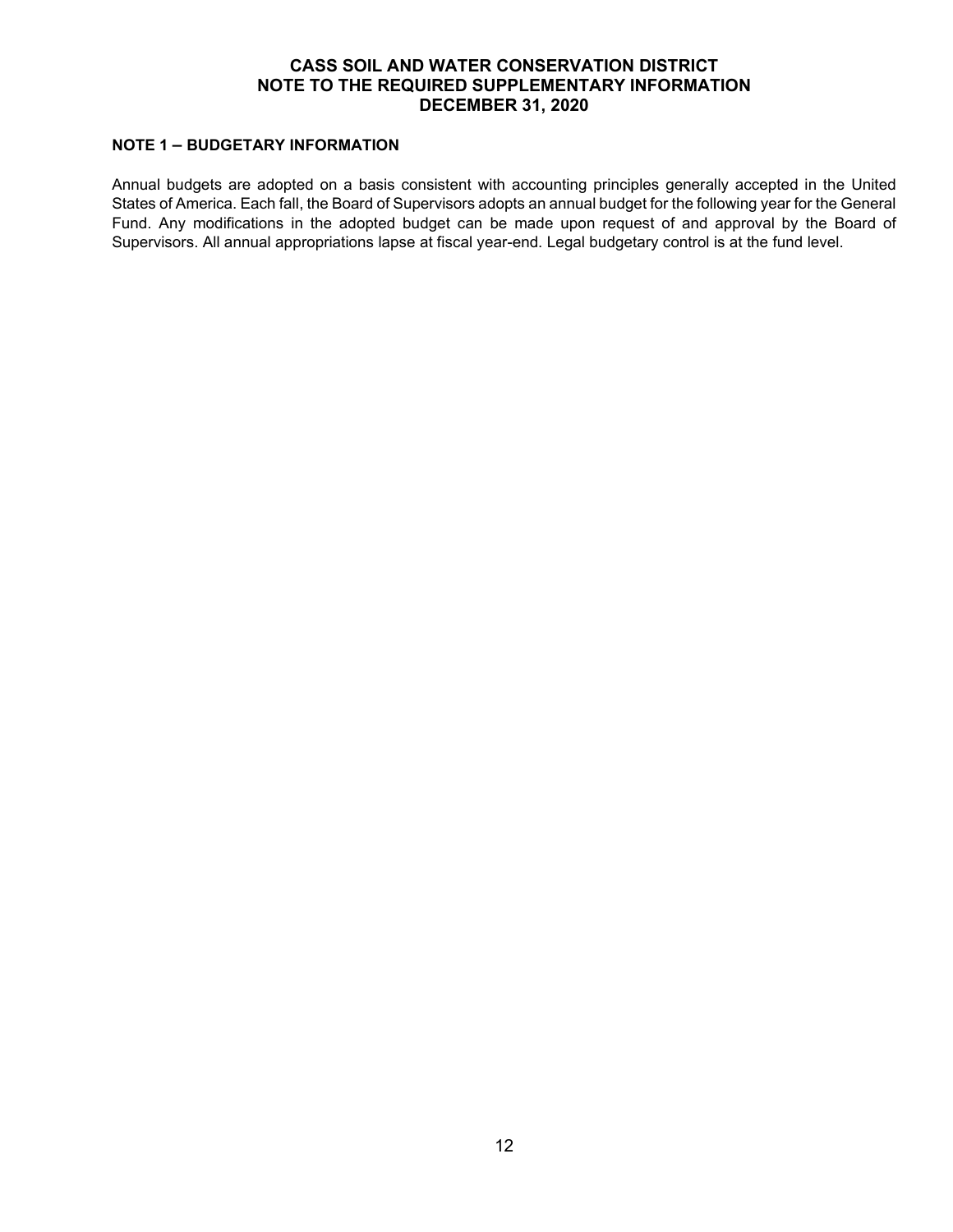**PETERSON COMPANY LTD.**<br>CERTIFIED PUBLIC ACCOUNTANTS 570 Cherry Drive | Waconia, Minnesota 55387

## **INDEPENDENT AUDITOR'S REPORT ON MINNESOTA LEGAL COMPLIANCE**

To the Board of Supervisors Cass Soil and Water Conservation District Walker, Minnesota

We have audited, in accordance with auditing standards generally accepted in the United States of America and the standards applicable to financial audits contained in *Government Auditing Standards*, issued by the Comptroller General of the United States, the financial statements of the governmental activities and the general fund of Cass Soil and Water Conservation District as of and for the year ended December 31, 2020, and the related notes to the financial statements, which collectively comprise the Cass Soil and Water Conservation District's basic financial statements, and have issued our report thereon dated October 12, 2021.

In connection with our audit, nothing came to our attention that caused us to believe that the Cass Soil and Water Conservation District failed to comply with the provisions of the contracting and bidding, deposits and investments, conflicts of interest, claims and disbursements, and miscellaneous provisions sections of the *Minnesota Legal Compliance Audit Guide for Other Political Subdivisions,* promulgated by the State Auditor pursuant to Minnesota Statutes 6.65*,* insofar as they relate to accounting matters. However, our audit was not directed primarily toward obtaining knowledge of such noncompliance. Accordingly, had we performed additional procedures; other matters may have come to our attention regarding the Cass Soil and Water Conservation District's noncompliance with the above referenced provisions, insofar as they relate to accounting matters.

The purpose of this report is solely to describe the scope of our testing of compliance and the results of that testing, and not to provide an opinion on compliance. Accordingly, this communication is not suitable for any other purpose.

*Peterson Company Ltd*

PETERSON COMPANY LTD Certified Public Accountants Waconia, Minnesota

October 12, 2021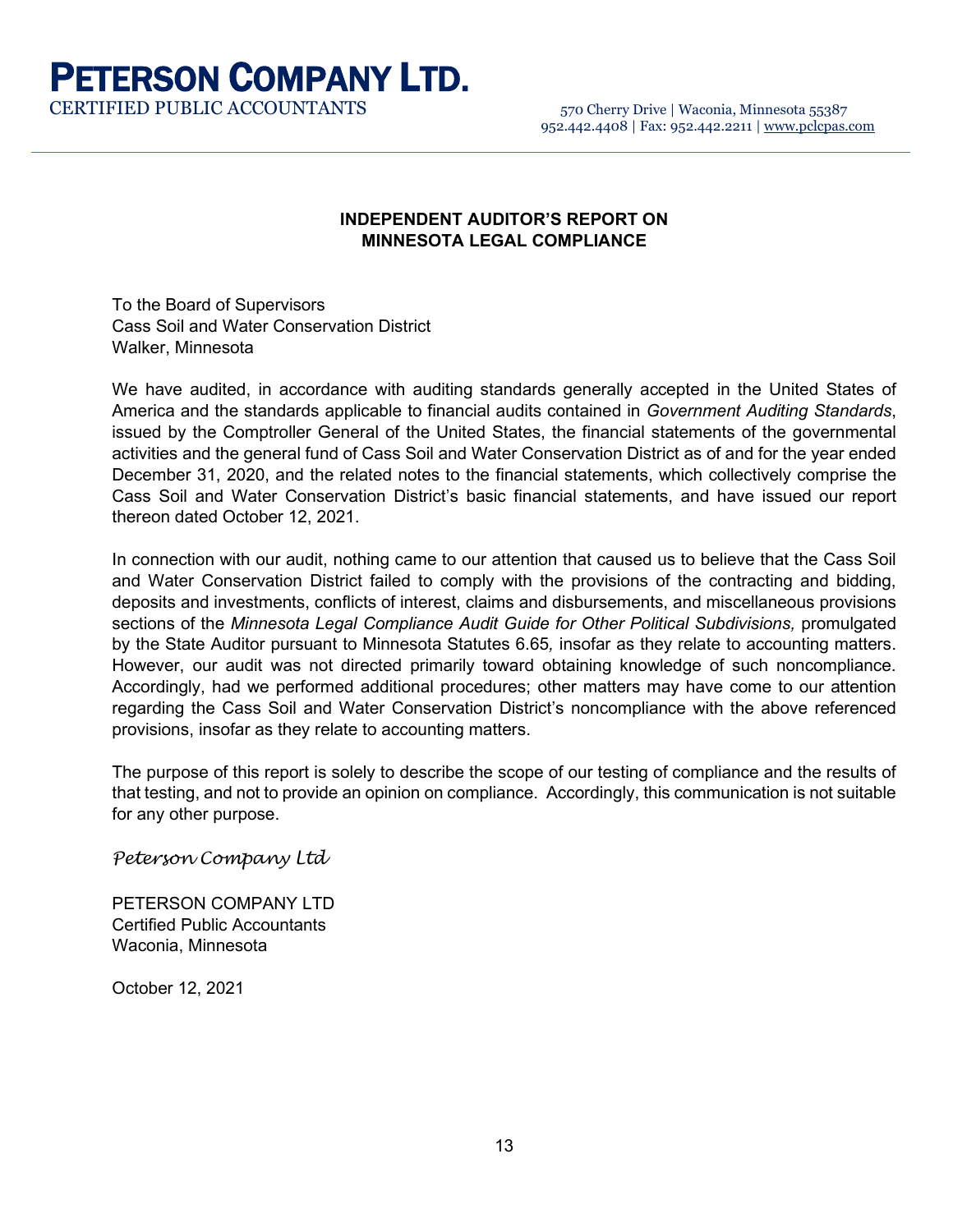## **INDEPENDENT AUDITOR'S REPORT ON INTERNAL CONTROL OVER FINANCIAL REPORTING AND ON COMPLIANCE AND OTHER MATTERS BASED ON AN AUDIT OF FINANCIAL STATEMENTS PERFORMED IN ACCORDANCE WITH** *GOVERNMENT AUDITING STANDARDS*

To the Board of Supervisors Cass Soil and Water Conservation District Walker, Minnesota

We have audited, in accordance with the auditing standards generally accepted in the United States of America and the standards applicable to financial audits contained in *Government Auditing Standards,* issued by the Comptroller General of the United States*,* the financial statements of the governmental activities and the general fund of Cass Soil and Water Conservation District as of and for the year ended December 31, 2020, and the related notes to the financial statements, which collectively comprise the Cass Soil and Water Conservation District's basic financial statements, and have issued our report thereon dated October 12, 2021.

## **Internal Control Over Financial Reporting**

In planning and performing our audit of the financial statements, we considered Cass Soil and Water Conservation District's internal control over financial reporting as a basis for designing audit procedures that are appropriate in the circumstances for the purpose of expressing our opinions on the financial statements, but not for the purpose of expressing an opinion on the effectiveness of the Cass Soil and Water Conservation District's internal control over financial reporting. Accordingly, we do not express an opinion on the effectiveness of the Cass Soil and Water Conservation District's internal control over financial reporting.

A deficiency in internal control over financial reporting exists when the design or operation of a control does not allow management or employees, in the normal course of performing their assigned functions, to prevent, or detect and correct, misstatements on a timely basis. A material weakness is a deficiency, or combination of deficiencies, in internal control over financial reporting such that there is a reasonable possibility that a material misstatement of the entity's financial statements will not be prevented, or detected and corrected, on a timely basis. A significant deficiency is a deficiency, or combination of deficiencies, in internal control over financial reporting that is less severe than a material weakness, yet important enough to merit attention by those charged with governance.

Our consideration of internal control over financial reporting was for the limited purpose described in the first paragraph of this section and was not designed to identify all deficiencies in internal control over financial reporting that might be material weaknesses or significant deficiencies. Given these limitations, during our audit, we did not identify any deficiencies in internal control over financial reporting that we consider to be material weaknesses. We did identify a deficiency in internal control over financial reporting, described in the accompanying Schedule of Findings and Responses as item 2020-001, that we consider to be a significant deficiency.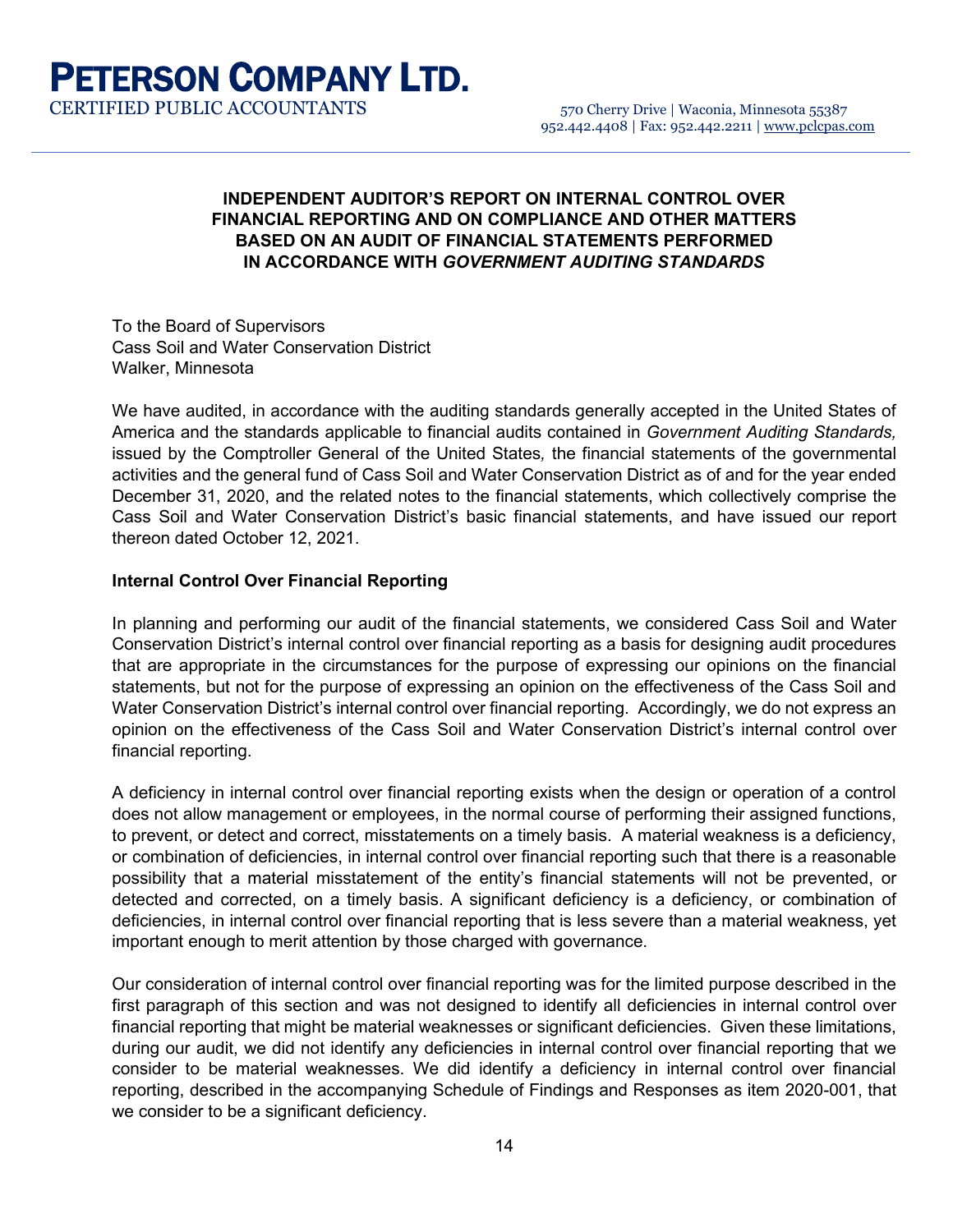## **Compliance and Other Matters**

As part of obtaining reasonable assurance about whether Cass Soil and Water Conservation District's financial statements are free from material misstatement, we performed tests of its compliance with certain provisions of laws, regulations, contracts, and grant agreements, noncompliance with which could have a direct and material effect on the determination of financial statements. However, providing an opinion on compliance with those provisions was not an objective of our audit and, accordingly, we do not express such an opinion. The results of our tests disclosed no instances of noncompliance or other matters that are required to be reported under *Government Auditing Standards*.

## **Cass Soil and Water Conservation District's Response to Findings**

Cass Soil and Water Conservation District's response to the findings identified in our audit have been included in the Schedule of Findings and Responses. The Cass Soil and Water Conservation District's response was not subjected to the auditing procedures applied in the audit of the financial statements and, accordingly, we express no opinion on it.

## **Purpose of this Report**

The purpose of this report is solely to describe the scope of our testing of internal control over financial reporting and compliance and the results of that testing, and not to provide an opinion on the effectiveness of the entity's internal control over financial reporting or on compliance. This report is an integral part of an audit performed in accordance with *Government Auditing Standards* in considering the entity's internal control and compliance. Accordingly, this communication is not suitable for any other purpose.

*Peterson Company Ltd*

PETERSON COMPANY LTD Certified Public Accountants Waconia, Minnesota

October 12, 2021